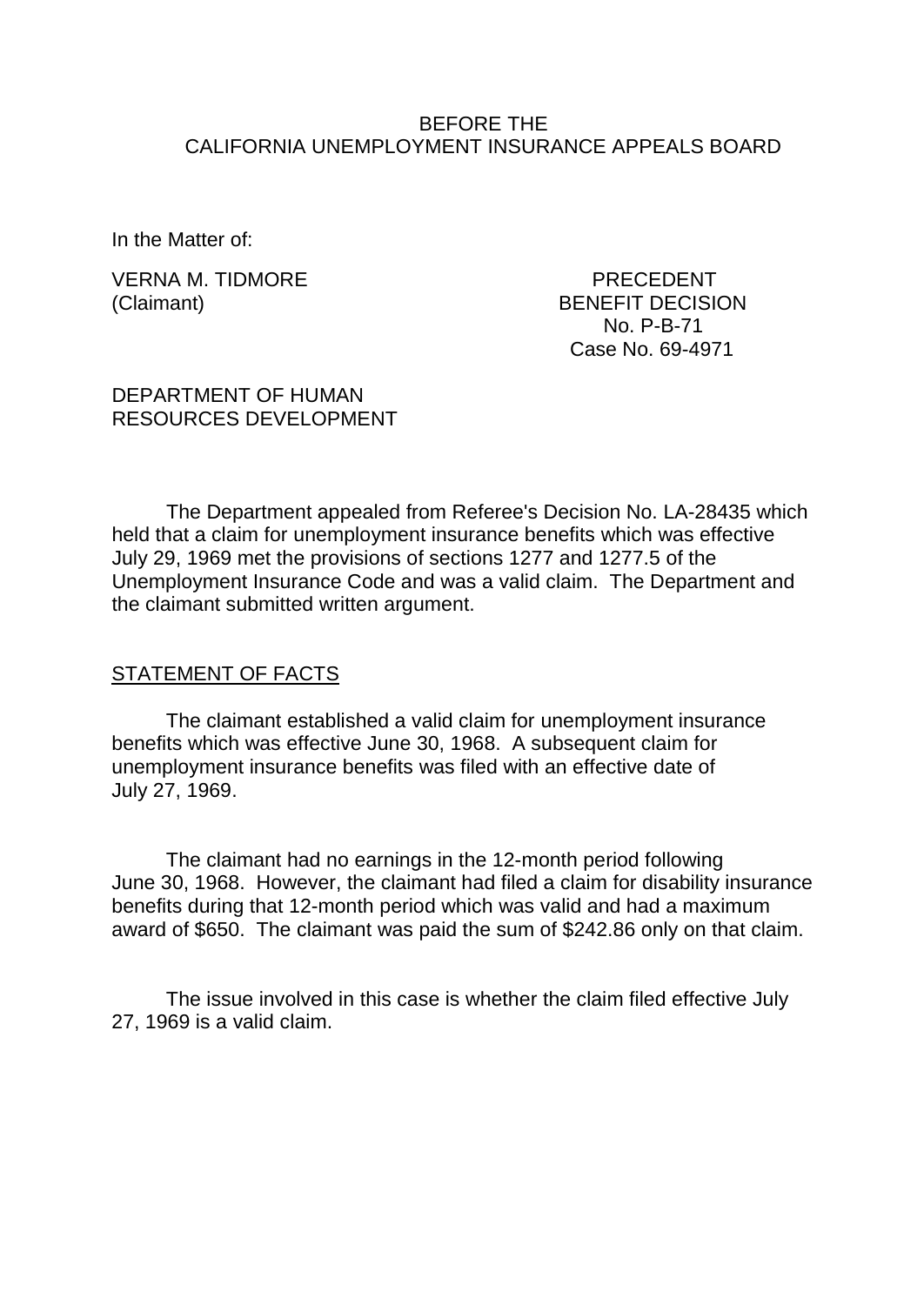# REASONS FOR DECISION

Section 1277 of the Unemployment Insurance Code provides:

"1277. Wages paid prior to the filing of a valid claim and not used in the computation of the award may be used for the purpose of computing the amount of any other award only if within the 12-month period following the date of the filing of the valid claim the individual was paid sufficient wages to meet the eligibility requirement under Section 1281. For the purpose of this section only the term 'wages' includes any and all compensation for personal services performed as an employee for the purpose of meeting the eligibility requirement under Section 1281. This section is not applicable to the computation of an award for disability benefits but the establishment of a valid claim for disability benefits shall not constitute a valid claim for unemployment compensation benefits unless the claimant has sufficient wages to entitle the claimant to an award under this section."

Section 1277.5 of the code provides:

"1277.5. In determining, under Section 1277, whether wages paid prior to the filing of a valid claim may be used in computing the amount of any other award, twice the amount which an individual was entitled to receive under Part 2 (commencing with Section 2601) of this division or under Division 4 (commencing with Section 3201) of the Labor Code during the 12-month period following the filing of the valid claim, shall be considered as wages paid to the individual during that 12-month period for purposes of meeting the eligibility requirements of Section 1281. The amounts so included shall not be considered wages for the purpose of computing the weekly benefit amount of the individual under Section 1280."

Section 128l(a) of the code provides:

"1281. (a) An individual cannot establish a valid claim or a benefit year during which any benefits are payable unless he has during his base period been paid wages for employment by employers of not less than seven hundred twenty dollars (\$720)."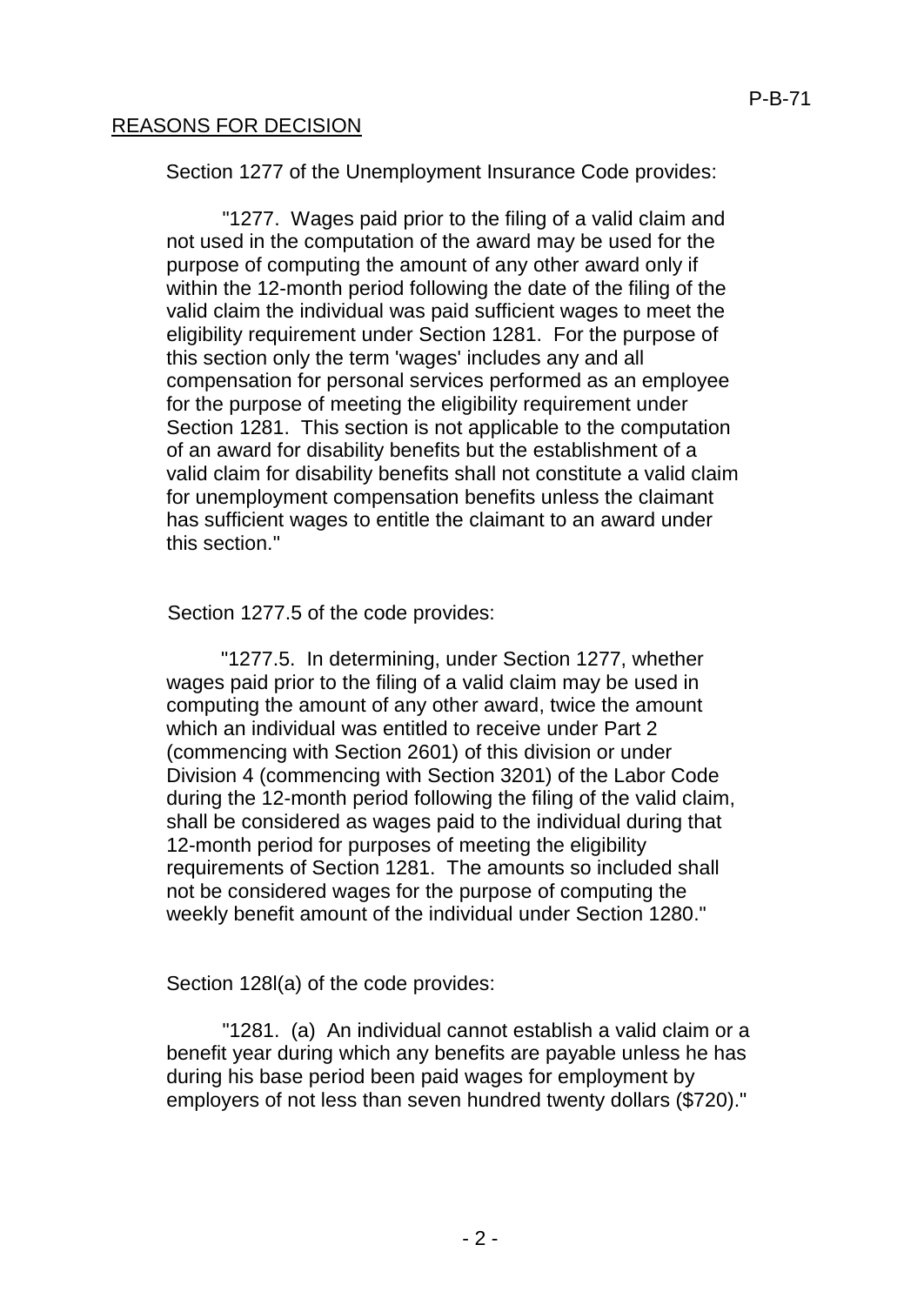## P-B-71

Section 1277 of the code imposes the \$720 wage requirement during the 12-month period following the date of the filing of the valid claim. Section 1277.5 of the code permits "twice the amount which an individual was entitled to receive under Part 2 [Disability Compensation] of this division . . . during the 12-month period following the filing of the valid claim" to be "considered as wages paid to the individual during that 12-month period for purposes of meeting the eligibility requirements of Section 1281." (emphasis added)

Whether the claim filed effective July 27, 1969 is a valid claim depends upon whether the claimant was "entitled to receive" \$1,300 (twice the maximum amount of award) or \$485.72 (twice the amount paid) on her disability claim within the 12-month period following the date of the filing of the valid claim.

The Supreme Court of the State of Minnesota considered a case where a statute provided that any person who by means of wilful false representation aids or abets any other person to obtain an old age assistance certificate to which he is not "entitled" shall be guilty of a gross misdemeanor. The indictment charged that the defendant by means of false representation aided and abetted another to obtain old age assistance, she being at the time not "eligible" for old age assistance. The court held the offense was sufficiently charged, since the word "eligible" was, under the circumstances, the equivalent of the word "entitled." The court stated:

"Defendant's contention that the amendment was not permissible is based upon the claim that in effect it charged a new offense rather than amended the original one. The original indictment charged defendant with aiding and abetting Miss Danials, by means of false representations, to obtain old age assistance for which she was not 'eligible,' she not having attained the age of 65 years. The offense is charged in the language of the statute, except that the indictment uses the word 'eligible' and the statute the word 'entitled.' A person is not entitled to assistance unless he is 65 years of age. He must be 65 years of age, in other words, to be eligible therefor. The word 'eligible' is under the circumstances the equivalent of the word 'entitled.' It is sufficient that the charging words are equivalent in meaning to those of the statute." (State v. Jansen (1940), 207 Minn. 250 at 252, 290 N.W. 557 at 559)

Black's Law Dictionary, Fourth Edition, defines the word "entitle" as follows: